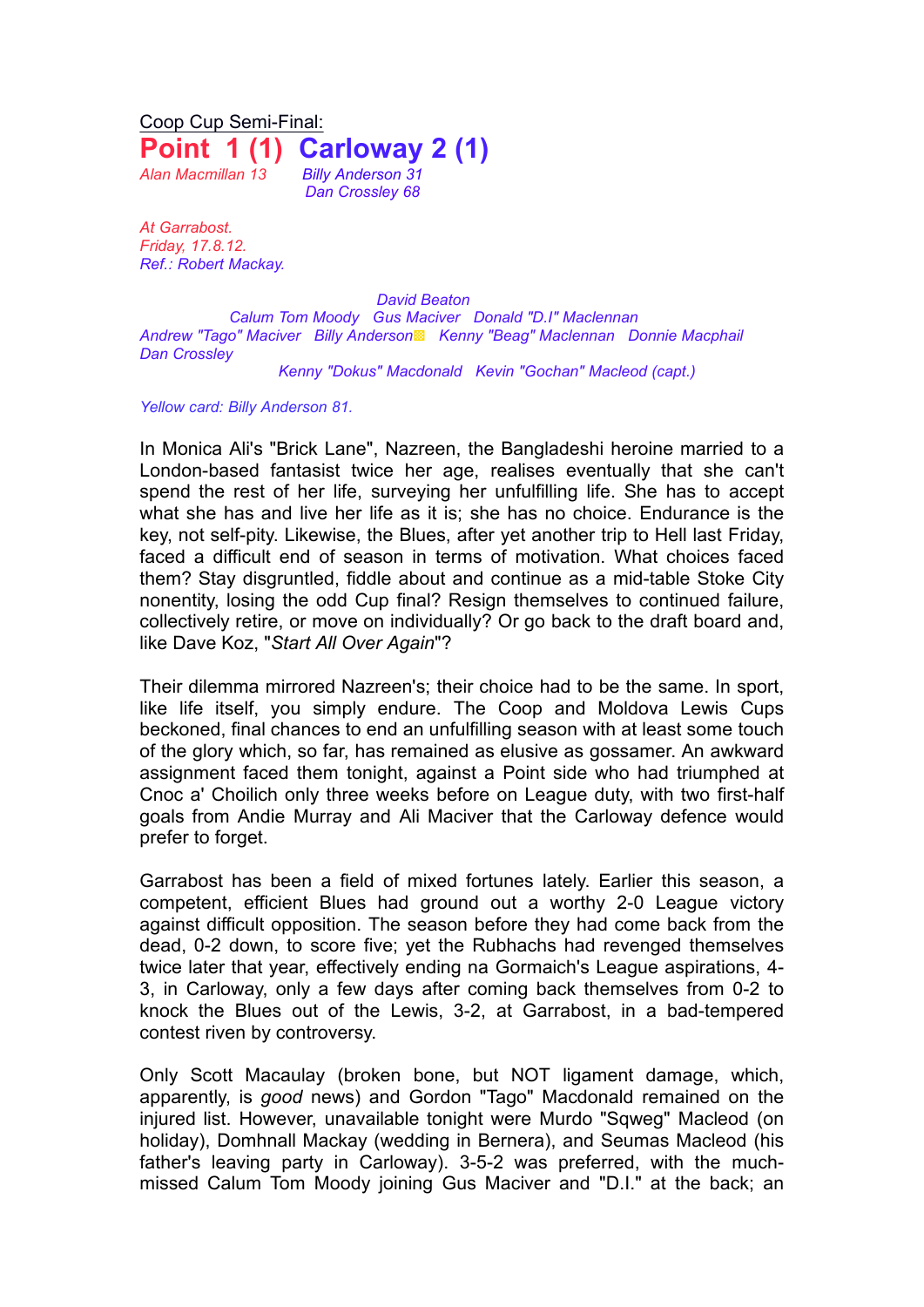imposing midfield of "Tago", Anderson, Kenny "Beag", Macphail, and Crossley; and "Dokus" leading beside "Gochan", handed the captaincy tonight, no doubt to encourage another of these special "*displays* " he seems to reserve for confrontations with the Rubhachs!

Lewis's finest, Daniel Maclennan, was between the sticks for Point, behind a three-man defence - Iain Mackenzie, Stuart Flower, and Cameron Ross, with playmaker, "Rab" Maciver accompanied in midfield by Alistair Gillies, the latter in the Makalele role, no doubt as counterpoint to Billy Anderson and "Pongo". Twin pains in the neck, Andie Murray and Alan Macmillan, led, with Andy Maciver on the left, in what looked like a 3-4-3 formation.

A pleasant evening in Point (what was it like in Carloway, Eric?) with a breeze, though colder than of late, saw Point have the first shot in anger after 2 minutes, a left-foot Murray drive from 22 metres centrally a metre over Beaton's bar. Both sides struggled initially with close control on the bumpy pitch. Gradually, however, the power play of Anderson and "Tago", plus the extra man, enabled the Blues to gain an edge in midfield, and the pace of Dan Crossley, "Gochan", and "Dokus" started to trouble the back men, especially when Anderson had calibrated his sights, and began to deliver his trademark high diagonals rightish between stopper and wing-back, or over the latter's head for "Dokus" to scamper on to.

On 11 minutes a Charlie Gallagher special from Kenny "Beag" through the line sent "Gochan" free into the box on the right but Maclennan raced out to make himself big and the striker curled it low around the far post. Two minutes later came an unexpected shock for the Blues. Point broke down the left into the space behind "Pongo". Moody and Maciver were tugged rightish to cover, but the ball was whipped across waist-high, slightly behind Macmillan on the 18-metre line, and the Rubhach did excellently well to turn back to it, then hook the ball high into the net to Beaton's right.

Billy Anderson replied with a trademark de Boer release of "Dokus" on the right. His cross, 10 metres from the bye-line, came back to him, as did his second attempt. He turned back and sent in a beautiful left-foot dipper which "Gochan" was first to on the penalty spot but was unable to control and his header went straight up. Moments later the captain himself raced down the other wing, but his bullet cut-back low from the bye-line was stabbed past the near post by Crossley from 16 metres. On 25 minutes a Macphail flick gave "Gochan" a clear view of goal, 14 metres out to the right, but his strike touched the outside of the far post and went wide.

Point were wobbling dangerously at this stage, surviving only due to a worldclass goalkeeping display from Maclennan, as "Gochan", Crossley, and "Dokus" repeatedly spread and ran, supplied by a dominant half-back line which was engulfing Gillies *et al*. On 27 minutes "D.I." turned back to send in a right-foot diagonal to "Gochan" behind Mackenzie but the keeper read him, and made a stunning block to his right, 14 metres out of goal. A minute later, he got down low to his right to push a Crossley attempt from the left 18-metre line round the post.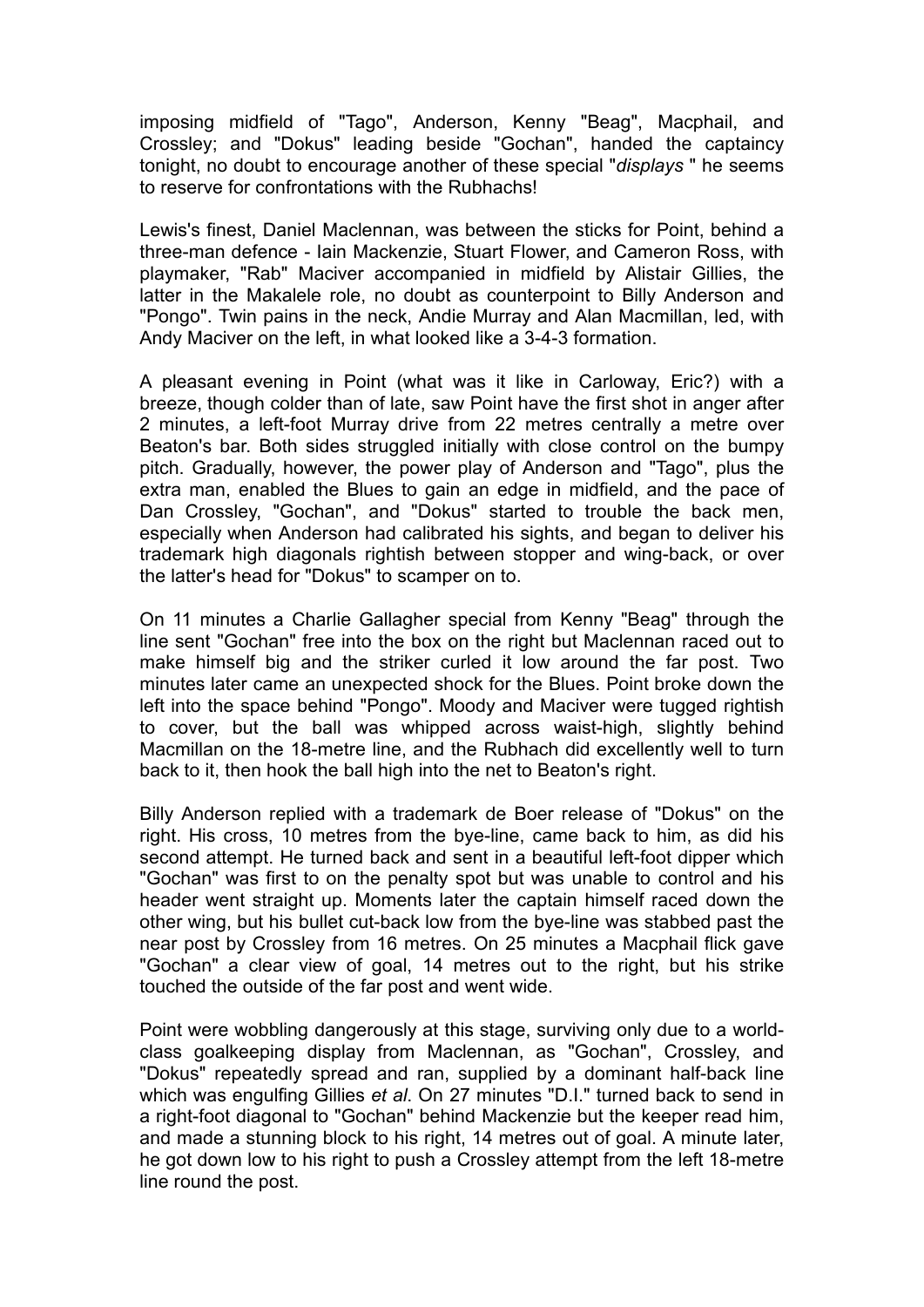Finally, after 31 minutes, after another superlative stop to his right from "Dokus", 16 metres from the right-side of goal, Anderson forced the rebound home inside Point's right-hand post. A minute later Kenny "Beag" set up "Gochan" through the middle but his 18 metre-shot crept past Maclennan's left-hand post.

One-way traffic continued to the interval. On 39 minutes "Dokus" was sent down the right, then cut back and in, but his 16-metre curler went past the keeper's right-hand post, and just on the break a Crossley attempt from 16 metres off a diagonal "Pongo" cross from the right was blocked for a corner.

Willie Macaulay and Alex Wright ("Stoodie" was repainting the stand) faced the tiger: what looked like 4-4-2 was adopted. Lack of pace at the back was costing them. Cameron Ross was sacrificed; Iain Mackenzie moved left on "Dokus"; Alistair Gillies dropped back beside Stuart Flower to counter "Gochan", and David Murray came in on the right to block Crossley advances. It half-worked. Immediately a chance arrived for Point. A snap shot from the left corner of the box forced Beaton to push the ball away exquisitely to his right, but Macmillan(?) got the rebound to the bye-line and his quick-fire square ball across goal was whipped away by Maciver, inches in front of the charging Murray. The ball was returned, this time high from the right, and Beaton had to move rapidly to tip it over the bar, then tip the resultant corner off to his left.

A more even contest was unfolding. On 55 minutes Maclennan on the edge of his box miscued an attempted clearance and "Gochan" chased the spinning ball to the right bye-line, then cut it back to "Dokus" 18 metres out in front of goal, yet the keeper recovered brilliantly to tip it over the bar. A minute later a Carloway clearance was returned smartly over the advancing defence for Macmillan to beat the flag. He moved in, lifted the ball over the approaching keeper from 18 metres, but the ball bounced just outside the Blues' right-hand post. Immediately the same player connected with a cross from the right but his strike went past the same post from 14 metres. On the hour Dan Crossley impersonated Garrincha down the left, leaving defenders in knots behind him, cut in along the 18-metre line, but once more Lev Yashin in the Point goal defied physics to touch the ball away round his left-hand post.

For the next 10 minutes the game was finely balanced, then on 68 minutes, Minerva's scales came down in favour of na Gormaich, due to another moment of magic involving "Gochan" and Crossley. "Gochan" outpaced everyone on the right and cut the ball square along the 18-metre line to Crossley approaching along it. He dragged the ball right, then sent a beautiful right-side-foot daisycutter just out of Maclennan's reach, deep to his left. An absolute peach! It wasn't over!

Three minutes later a long through ball sent Murray in on Beaton one-on-one, but Beaton equalled his counterpart's brilliance by second-guessing Murray's attempt from 16 metres to his right. Immediately Crossley was off again on a